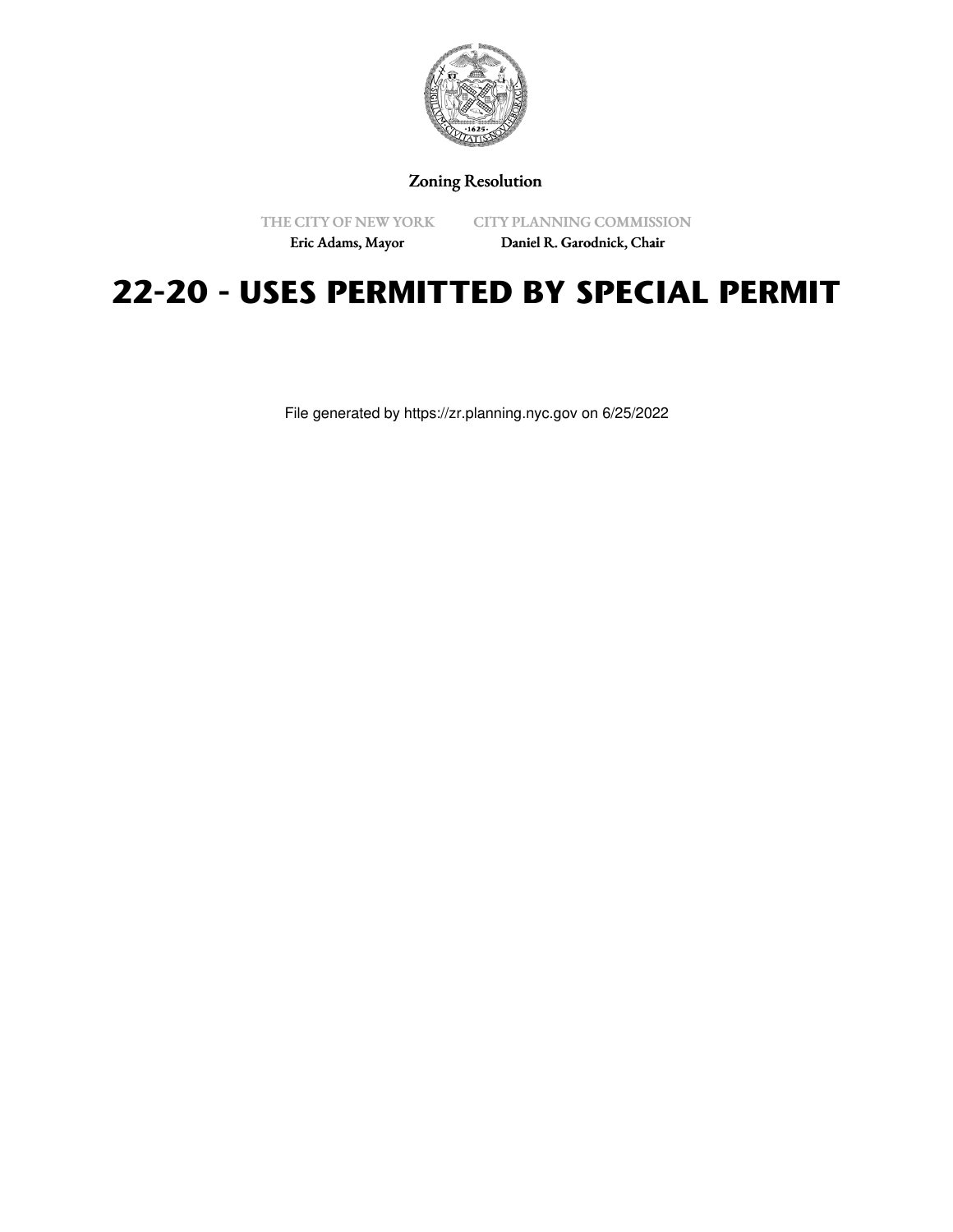## **22-20 - USES PERMITTED BY SPECIAL PERMIT**

LAST AMENDED 2/2/2011

## **22-21 - By the Board of Standards and Appeals**

LAST AMENDED 9/9/2004

In the districts indicated, the following #uses# are permitted by special permit of the Board of Standards and Appeals, in accordance with standards set forth in Article VII, Chapter 3.

R3-1, R3A, R3X, R4-1, R4A, R4B,

Ambulatory diagnostic or treatment health care facilities listed in Use Group 4, limited to a maximum of 10,000 square feet of #floor area#.

R1 R2 R3 R4 R5 R6 R7 R8 R9 R10

Camps, overnight or outdoor day [PRC-H]

R1 R2

Clubs, except:

(a) clubs, the chief activity of which is a service predominantly carried on as a business;

(b) non-commercial outdoor swimming pool clubs; or

(c) any other non-commercial clubs with outdoor swimming pools located less than 500 feet from any #lot line#

R1 R2

Colleges or universities, including professional schools, but excluding business colleges or trade schools

R1 R2

College or school student dormitories or fraternity or sorority student houses

R1 R2

Outdoor tennis courts or ice skating rinks, provided that all lighting shall be directed away from nearby #residential# #zoning lots#

R1 R2 R3 R4 R5 R6 R7 R8 R9 R10

Public utility or public service facilities

Electric or gas utility substations, limited in each case to a site of not more than 10,000 square feet

Electric utility substations, limited to a site of not less than 10,000 square feet nor more than 40,000 square feet

Public transit or railroad electric substations, limited in each case to a site of not less than 10,000 square feet nor more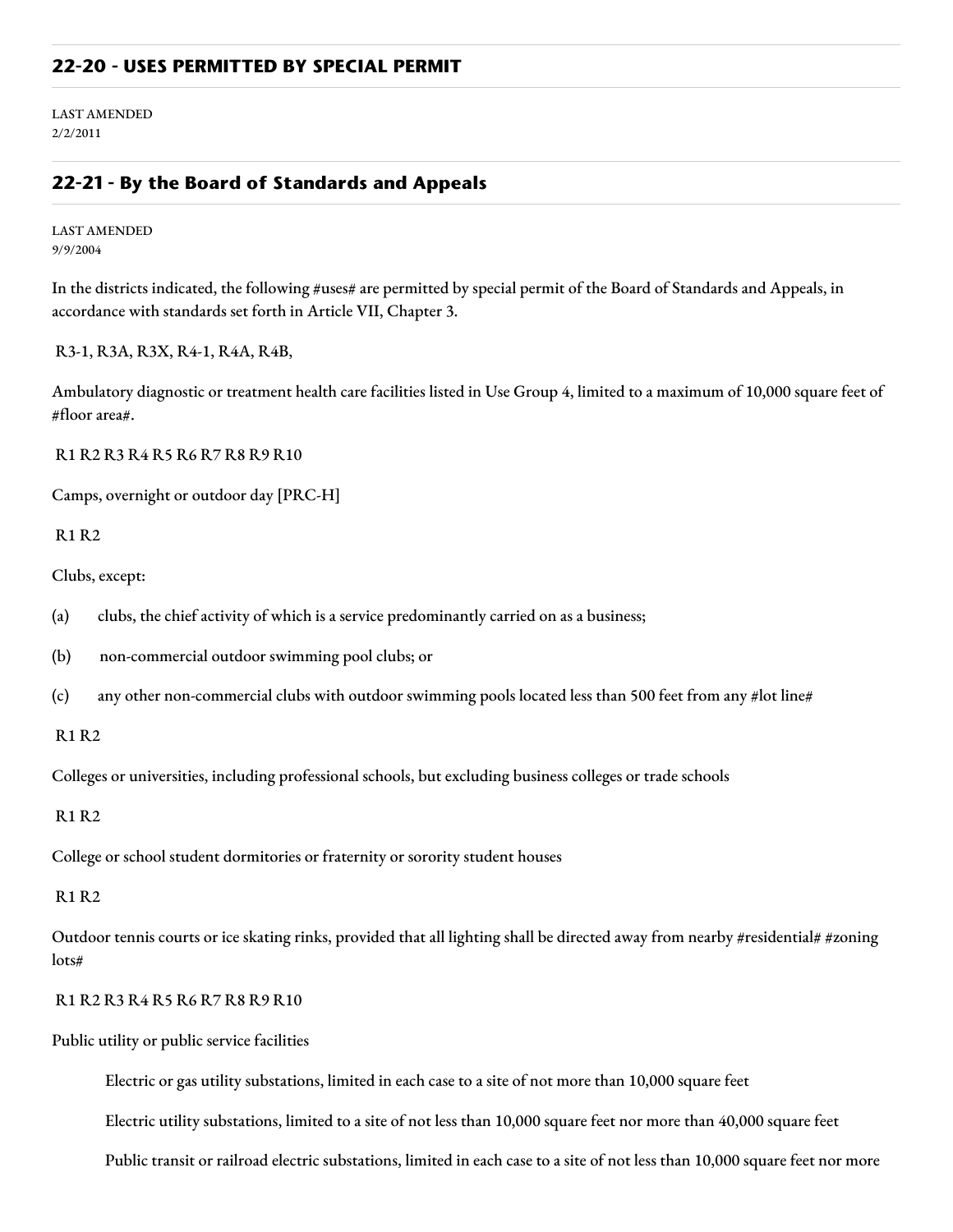than 40,000 square feet

Public utility stations for oil or gas metering or regulating

Telephone exchanges or other communications equipment structures

Terminal facilities at river crossings for access to electric, gas or steam lines

Water or sewage pumping stations

R1 R2 R3 R4 R5 R6 R7 R8 R9 R10

Radio or television towers, non-#accessory#

R1 R2 R3 R4 R5 R6 R7 R8 R9 R10

Riding academies or stables [PRC-C]

R1 R2 R3 R4 R5 R6 R7 R8 R9 R10

Sand, gravel, or clay pits

R1 R2

Welfare centers

# **22-22 - By the City Planning Commission**

#### ■

LAST AMENDED 5/12/2021

In the districts indicated, the following #uses# are permitted by special permit of the City Planning Commission, in accordance with standards set forth in Article VII, Chapter 4, or as otherwise indicated in this Section.

R3 R4 R5 R6 R7 R8 R9 R10

Docks for ferries or water taxis as listed in Use Group 6 pursuant to Section 62-833 (Docks for ferries or water taxis in Residence Districts), except in R6 through R10 Districts in Community District 1 in the Borough of Brooklyn

R1 R2 R3 R4 R5 R6 R7 R8 R9 R10

Fire stations [PRC-C]

R1 R2 R3 R4 R5 R6 R7 R8 R9 R10

#Long-term care facilities#

#Long-term care facilities# in R1 and R2 Districts

#Long-term care facilities# in Community District 11 in the Borough of the Bronx, Community District 8 in the Borough of Manhattan, and Community District 1 in the Borough of Staten Island, #developments# of nursing homes,